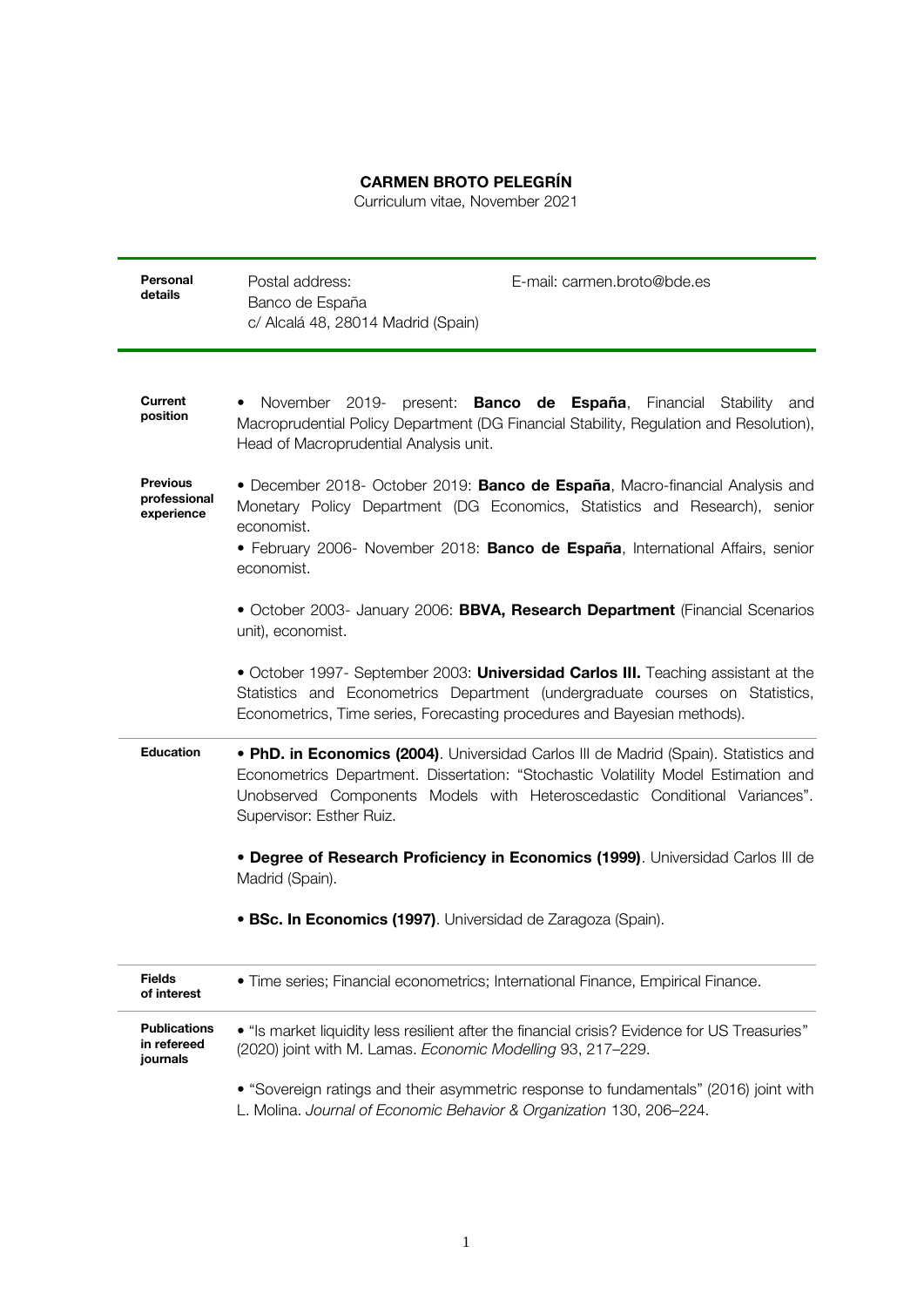• "Measuring market liquidity in US fixed income markets: A new synthetic indicator" (2016) joint with M. Lamas. *The Spanish Review of Financial Economics* 4, 15-22.

• "Disentangling contagion among sovereign CDS spreads during the European debt crisis" (2015) joint with G. Pérez-Quirós. *Journal of Empirical Finance* 32, 165-179.

• "The effectiveness of forex interventions in four Latin American countries" (2013). *Emerging Markets Review* 17, 224-240.

• "Flexible inflation targets, forex interventions and exchange rate volatility in emerging markets" (2012) joint with J.C. Berganza. *Journal of International Money and Finance,*  vol. 31, 428-444.

• "Measuring and Explaining the Volatility of Capital Flows to Emerging Countries" (2011), joint with J. Díaz-Cassou and A. Erce. *Journal of Banking and Finance*, vol. 35, 1941-1953.

• "Inflation Targeting in Latin America: Empirical Analysis using GARCH models" (2011). *Economic Modeling*, vol. 28, 1424-1434.

• "Testing for Conditional Heteroscedasticity in the Components of Inflation" (2009), joint with E. Ruiz. *Studies in Nonlinear Dynamics and Econometrics, vol 13.2, art.4*.

• "Unobserved Component Models with Asymmetric Conditional Variances" (2006), joint with E. Ruiz. *Computational Statistics and Data Analysis*, vol.50, 2146-2166*.*

• "Estimation Methods of Stochastic Volatility Models: A Survey" (2004), joint with E. Ruiz. *Journal of Economic Surveys*, vol. 18, nº5, 613-649.

| Working<br>papers | • "Is market liquidity less resilient after the financial crisis? Evidence for US Treasuries"<br>(2019) joint with M. Lamas. Working paper #1917, Banco de España.             |
|-------------------|--------------------------------------------------------------------------------------------------------------------------------------------------------------------------------|
|                   | • "Measuring market liquidity in US fixed income markets: A new synthetic indicator"<br>(2016) joint with M. Lamas. Working paper #1608, Banco de España.                      |
|                   | • "Sovereign ratings and their asymmetric response to fundamentals" (2014) joint with<br>L. Molina. Working paper #1428, Banco de España.                                      |
|                   | • "Disentangling contagion among sovereign CDS spreads during the European debt<br>crisis" (2013) joint with G. Pérez-Quirós. Working paper #1314, Banco de España.            |
|                   | • "The effectiveness of forex interventions in four Latin American countries" (2012).<br>Working paper #1226, Banco de España.                                                 |
|                   | • "Flexible inflation targets, forex interventions and exchange rate volatility in emerging<br>markets" (2011) joint with J.C. Berganza. Working Paper #1105. Banco de España. |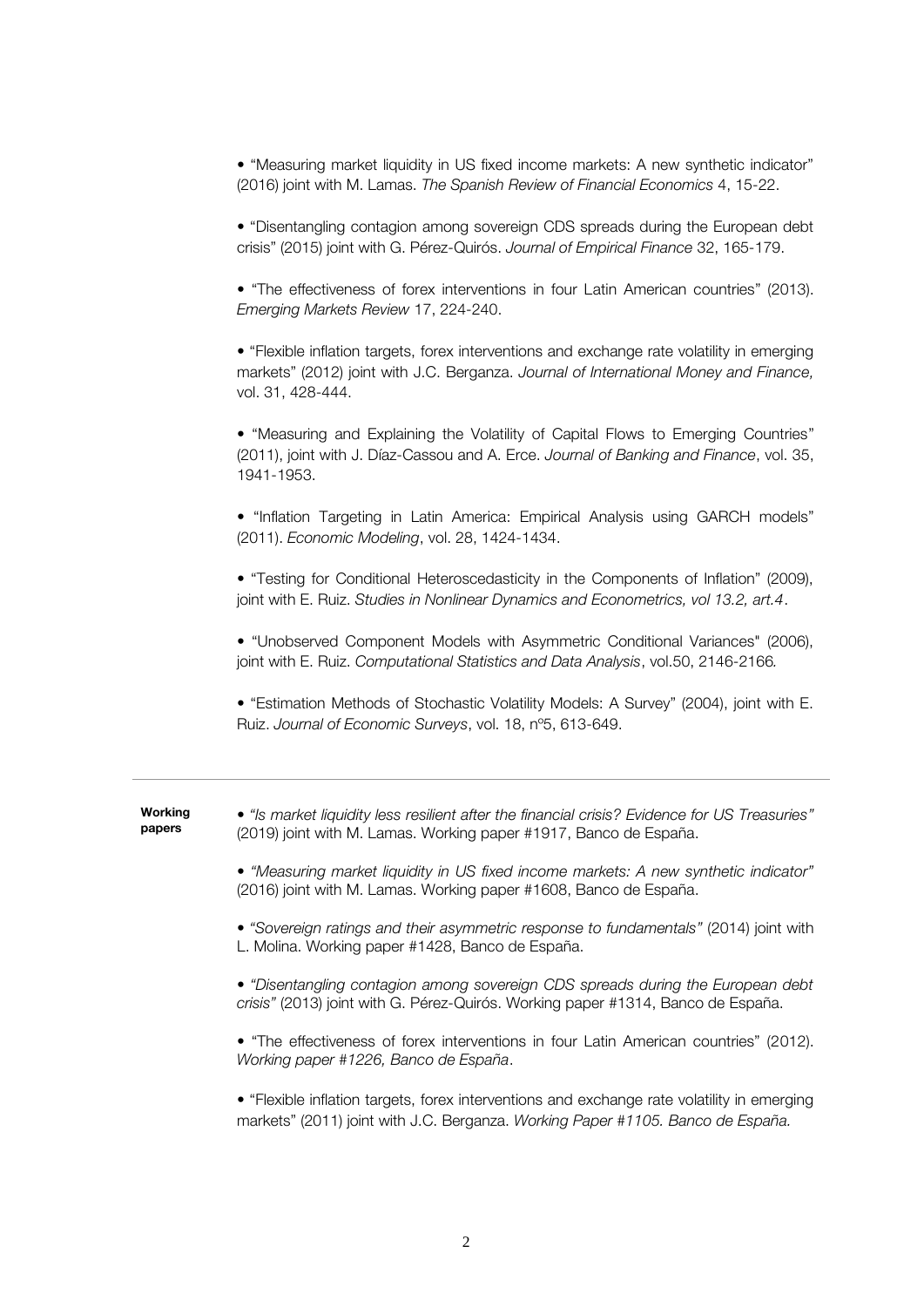| • "Inflation targeting in Latin America: Empirical analysis using GARCH models" (2008). |  |
|-----------------------------------------------------------------------------------------|--|
| Working Paper #0826. Banco de España.                                                   |  |

|                                                | • "Measuring and Explaining the volatility of Capital Flows towards Emerging<br>Countries" (2008) joint with J. Díaz-Cassou and Aitor Erce-Domínguez. Working Paper<br>#0817. Banco de España. Also available at: Money Affairs, vol. XXI, n.1, 94-128.                                                                                                        |
|------------------------------------------------|----------------------------------------------------------------------------------------------------------------------------------------------------------------------------------------------------------------------------------------------------------------------------------------------------------------------------------------------------------------|
|                                                | • "Testing for Conditional Heteroscedasticity in the Components of Inflation" (2008)<br>joint with E. Ruiz. Working Paper #0812. Banco de España.                                                                                                                                                                                                              |
|                                                | • "Local Debt ExpansionVulnerability Reduction? An Assessment for Six Crises<br>Prone Countries" (2007) joint with P. Acevedo and E. Alberola. Working Paper #0733.<br>Banco de España. Also available at: Proceedings of the OeNB workshops, n°12<br>$(2007)$ .                                                                                               |
|                                                | • "Using Auxiliary Residuals to Detect Conditional Heteroscedasticity in Inflation"<br>(2006) joint with E. Ruiz. Working Paper 06-04 (02). Universidad Carlos III de Madrid.                                                                                                                                                                                  |
|                                                | • "Unobserved Component Models with Asymmetric Conditional variances" (2003)<br>joint with E. Ruiz. Working Paper 03-20 (03). Universidad Carlos III de Madrid.                                                                                                                                                                                                |
|                                                | • "Estimation Methods of Stochastic Volatility Models: A Survey" (2002) joint with E.<br>Ruiz. Working Paper 02-54 (14). Universidad Carlos III de Madrid.                                                                                                                                                                                                     |
| Occasional<br><b>Papers</b>                    | "How do central banks identify risks? A survey of indicators" (2021). Banco de España<br>Strategic Plan 2024. Risk identification for the financial and macroeconomic stability.<br>Occasional paper #2125. Banco de España.                                                                                                                                   |
| <b>Chapters</b><br>in<br>books                 | • "Local Debt ExpansionVulnerability Reduction? An Assessment for Six Crises<br>Prone Countries" (2008), joint with P. Acevedo and E. Alberola) BIS Papers chapters<br>in: Bank for International Settlements (ed.), New financing trends in Latin America: a<br>bumpy road towards stability, volume 36, pages 88-109. Bank for International<br>Settlements. |
| <b>Publications</b><br>at Boletín<br>Económico | "Calificación crediticia de la deuda soberana y cambios en las condiciones<br>económicas" (May 2015), joint with L. Molina.                                                                                                                                                                                                                                    |
| (BdE)                                          | • "Tendencias globales de financiación en los mercados de capitales en 2014"<br>(February 2015), joint with A. Fuertes and E. Muñoz.                                                                                                                                                                                                                           |
|                                                | • "Tendencias globales de financiación en los mercados de capitales en 2012"<br>(February 2013), joint with L. Romo.                                                                                                                                                                                                                                           |
|                                                | • "Las primas de los CDS soberanos durante la crisis y su interpretación como<br>medida de riesgo" (April 2011), joint with G. Pérez-Quirós.                                                                                                                                                                                                                   |
|                                                | · "Metas de inflación flexibles y volatilidad del tipo de cambio en economías<br>emergentes" (January 2011), joint with J.C. Berganza.                                                                                                                                                                                                                         |